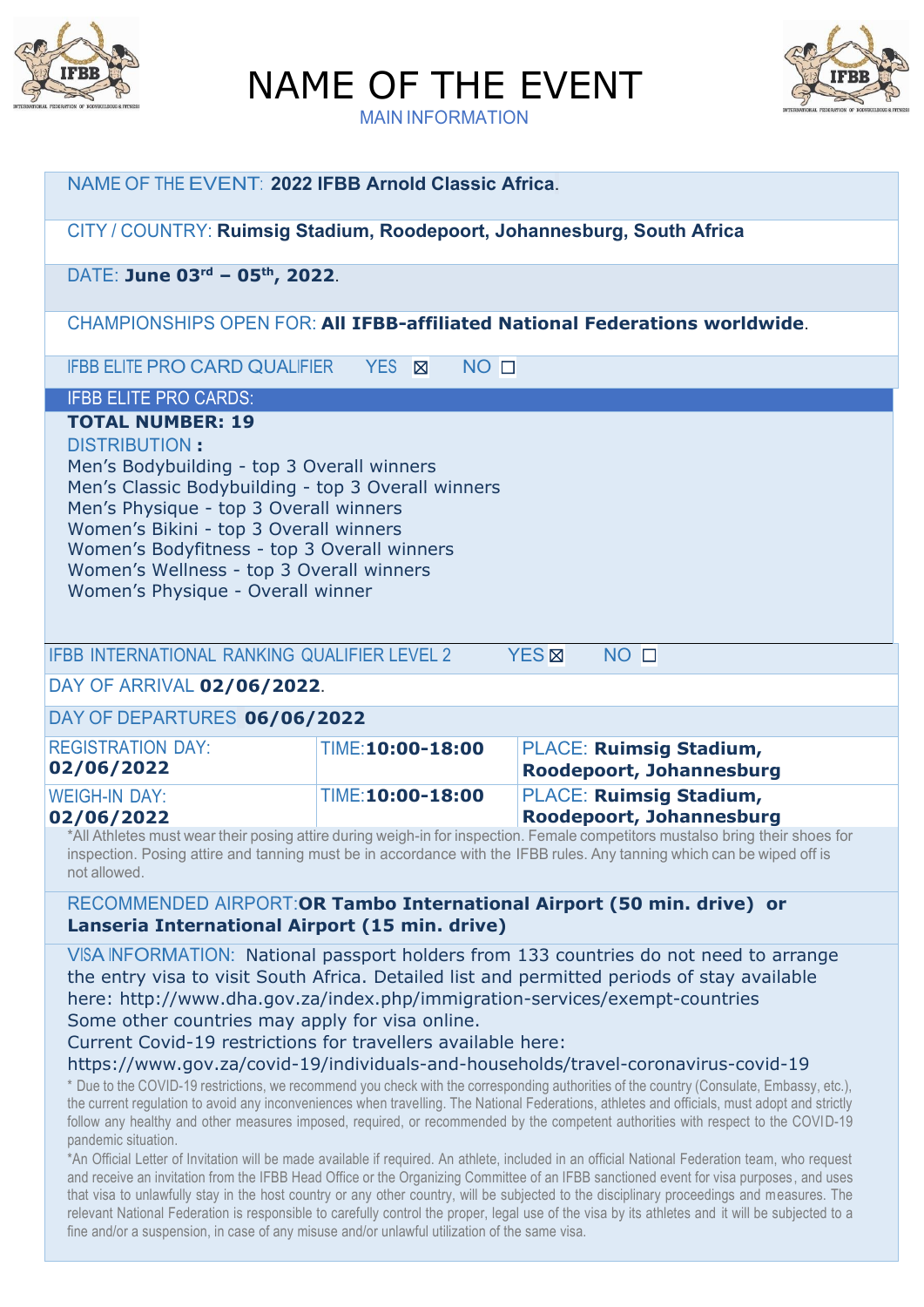| VENUE: Ruimsig Stadium, Roodepoort, Johannesburg                                                                                                                                                                                                                                                                                                                                                                                                                                                                                                                                         |                                                                                                                                                                                                                                                                                                                                                                      |  |  |
|------------------------------------------------------------------------------------------------------------------------------------------------------------------------------------------------------------------------------------------------------------------------------------------------------------------------------------------------------------------------------------------------------------------------------------------------------------------------------------------------------------------------------------------------------------------------------------------|----------------------------------------------------------------------------------------------------------------------------------------------------------------------------------------------------------------------------------------------------------------------------------------------------------------------------------------------------------------------|--|--|
| <b>CATEGORIES:</b>                                                                                                                                                                                                                                                                                                                                                                                                                                                                                                                                                                       |                                                                                                                                                                                                                                                                                                                                                                      |  |  |
| <b>Men's Fitness Open</b><br>Men's Bodybuilding:<br>65 kg; 70 kg; 75 kg; 80 kg; 85 kg; 90 kg; 95<br>kg; 100 kg; Over 100 kg<br>Junior Men's Bodybuilding 16-23 yrs open<br>Masters Men's Bodybuilding 40-49 yrs; Over 50 yrs<br>Men's Classic Bodybuilding: 171 cm; 175 cm; 180<br>cm; Over 180 cm<br>Junior Men's Classic Bodybuilding 16-23 yrs open<br>Men's Classic Physique: 180 cm; Over 180 cm<br>Men's Physique: 170 cm; 174 cm; 178 cm; Over 178<br>cm<br>Junior Men's Physique 16-23 yrs open<br>Masters Men's Physique 40-44 yrs; Over 45 yrs<br>Muscular Men's Physique Open | Women's Acrobatic Fitness Open<br>Women's Bikini: 160 cm; 166 cm; 169 cm; Over 169 cm<br>Junior Women's Bikini 16-23 yrs open<br>Masters Women's Bikini over 35 yrs: Open<br>Women's Bodyfitness: 158 cm; 163 cm; 168 cm;<br>Over 168 cm<br>Women's Wellness: 163 cm; Over 163 cm<br>Women's Physique: 163 cm; Over 163 cm<br>Women's Fit-Model: 166 cm; Over 166 cm |  |  |
| <b>POSSIBLE CROSSOVERS:</b><br>Men's Classic Bodybuilding - Classic Physique<br>- Bodybuilding;<br>Men's Fitness - Men's Physique;<br>Women's Acrobatic Fitness - Women's<br>Bodyfitness;<br>Women's Bikini - Women's Fit-Model;<br>Women's Wellness - Women's Fit-Model.<br>Also junior and masters in senior classes.<br><b>RECOMMENDED HOTEL</b>                                                                                                                                                                                                                                      |                                                                                                                                                                                                                                                                                                                                                                      |  |  |
| <b>OFFICIAL HOTEL: As per the Inspection Report</b>                                                                                                                                                                                                                                                                                                                                                                                                                                                                                                                                      |                                                                                                                                                                                                                                                                                                                                                                      |  |  |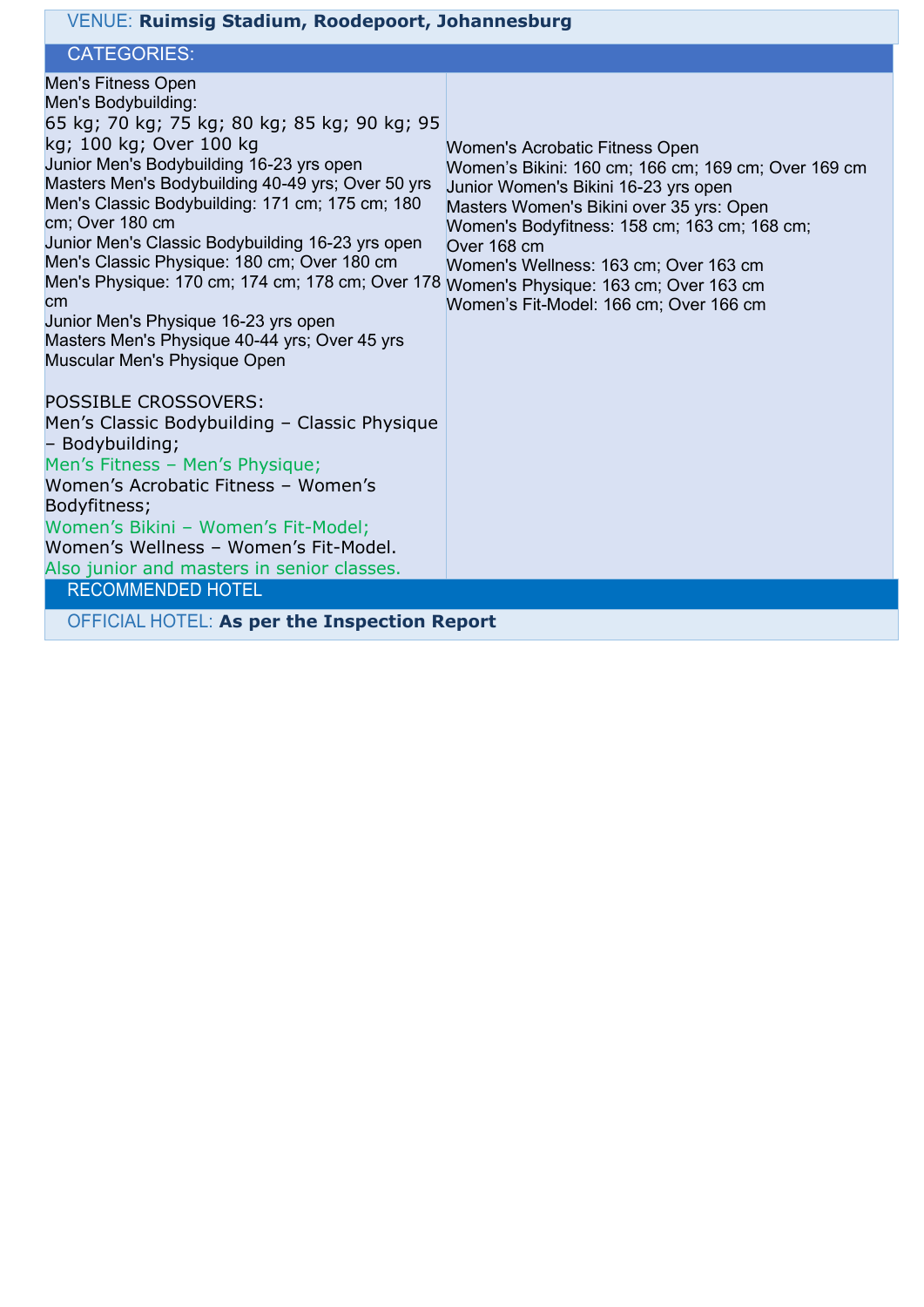# **PAYMENTS NOT LATER THAN: 25/05/2022**

Each athlete paying online **NOT LATER THAN 25 May 2022** will pay the IFBB registration fee of **USD \$250 for international athletes** and **USD \$150 for South Africans athletes.**

#### **PAYMENTS AFTER 25/05/2022**

Each athlete paying **AFTER 25/05/2022** will pay the IFBB registration fee of **USD \$300 for international athletes** and **USD \$200 for South African athletes.**

#### **CROSSOVERS**: **USD \$100 per each of the additional categories.**

\*All athletes will have to present their Passports and IFBB International Cards at the Registration. Any athlete who has not yet purchased or renewed his/her IFBB International Card will have to buy one at registration. IFBB Cards are EUR €35 / USD \$45.

| <b>ONLINE PAYMENT</b> may be done by credit/debit cardor PayPal at                                               |                               |  |
|------------------------------------------------------------------------------------------------------------------|-------------------------------|--|
| http://www.ifbb.com/competition-registration.                                                                    |                               |  |
| You can also make the Payment via Bank Transfer to the following bank account:                                   |                               |  |
| Beneficiary:                                                                                                     | <b>IFBB</b>                   |  |
| <b>BANK</b>                                                                                                      | <b>BBVA</b>                   |  |
| ACCOUNT:                                                                                                         | ES51 0182 6127 1102 0158 4781 |  |
| SWIFT:                                                                                                           | <b>BBVAESMMXXX</b>            |  |
| Please add your name during online payment and bring a copy of your payment confirmation to the<br>registration. |                               |  |

# **\*REGISTRATION DEADLINE**

**PRELIMINARY ENTRY FORM**: **No**

**FINAL ENTRY FORM**: **25/05/2022**

Please notice that to send the FEF is MANDATORY. Any National Federation attending the event without having previously sent the FEF before the deadline will be charged with an additional **0,00 currency** fee.

#### IMPORTANT NOTICE

\*Participating athletes must be recommended by their National Federation by sending the FinalEntry Form with their names directly to the Organizing Committee, to the IFBB Technical Committeeand IFBB Head Office in Madrid. The final decision to allow an athlete to compete in this CHAMPIONSHIPS rests with the IFBB.

\*It is the FULL OBLIGATION AND RESPONSIBILITY of a National Federation to MONITOR ALL THE ATHLETES affiliated to this National Federation who are fulfilling a period of ineligibility due to Anti-Doping Rule Violation or any Disciplinary case, to make sure these athletes WILL NOT REGISTER/COMPETE/OR PARTICIPATE IN ANY CAPACITY in any CHAMPIONSHIPS either at National or International level, Official or Invitational.

\*All posing music must be on an USB drive only. The posing music in the MP3 format must also bethe only file on USB. Each competitor must affix his/her name on the USB for easy identification. Theuse of profane, vulgar, and offensive language is strictly prohibited in the posing music.

# AWARDS:

Top three athletes in each category will be awarded with medals. Top six athletes in each category will be awarded with a Certificate of Excellence and trophies. Overall winner will have a trophy.

#### GREEN CARDS

Green cards are used to limit access to the weigh-in and backstage area during the prejudging and finals. They will be distributed at the judges/team managers meetings as follows: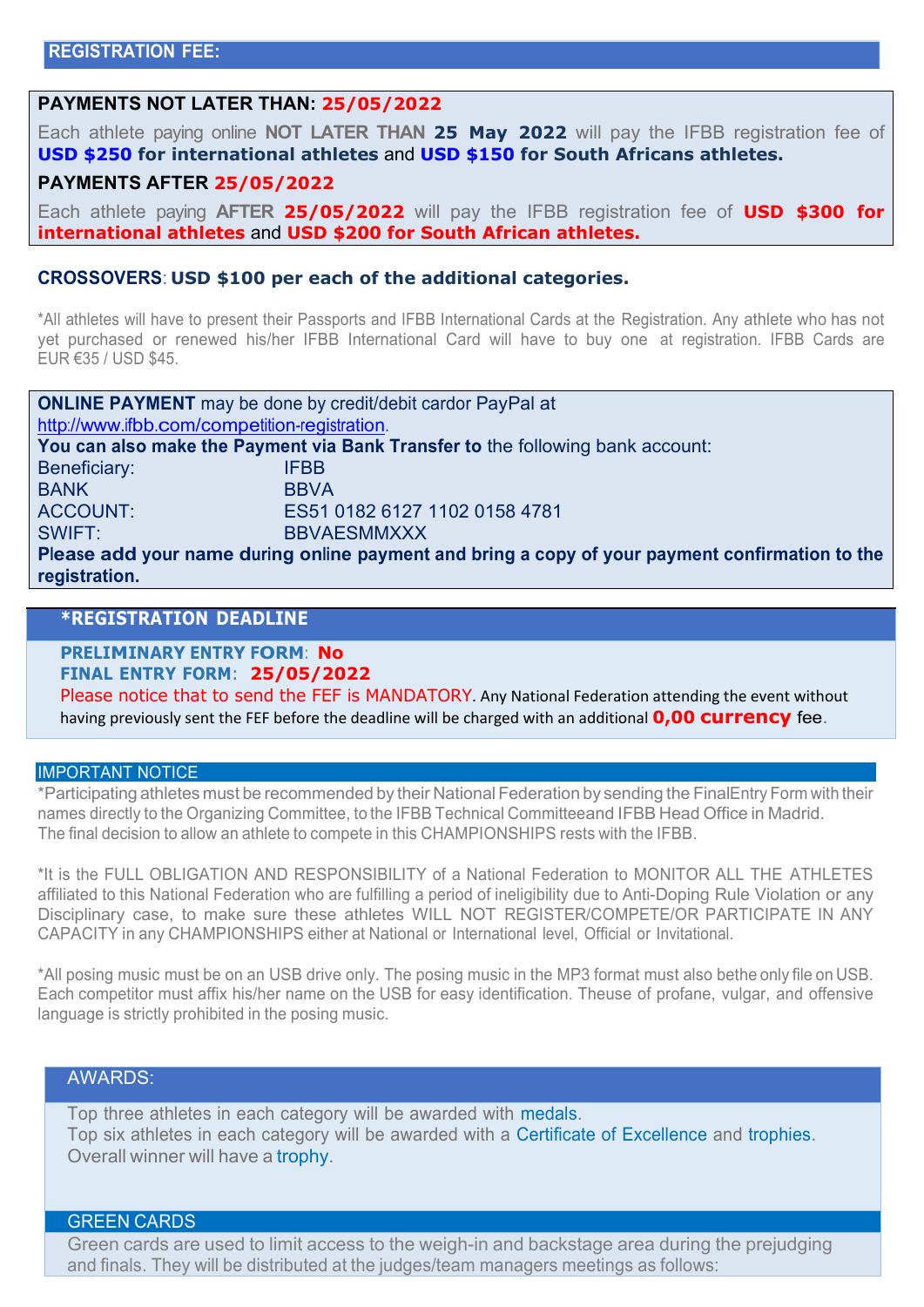- Five (5) or more athletes two (2) green cards.
- Less than (5) athletes one (1) green card.

#### **TANNING**

The IFBB has banned all tans that can be wiped off. An official will check the tan of all athletes at the backstage and if the tan comes off by simply wiping, the athlete will be told to remove the tan before going on stage.

Official tanning services available at the event: YES  $\boxtimes$  NO  $\Box$ If yes, please indicate brand-named and contact: **www.jantanaafrica.com** for bookings.

# CONTACT INFORMATION:

| Please send Your Entry Form to:<br>Ms. Marie v.d. Westhuizen                                       | Please send a copy to the IFBB Technical<br>Committee:               |
|----------------------------------------------------------------------------------------------------|----------------------------------------------------------------------|
| E-mail: ifbbsasecretary@gmail.com                                                                  | <b>Eng. Andrew Michalak</b>                                          |
|                                                                                                    | E-mail: <b>amichalak5@gmail.com</b>                                  |
| <b>IFBB Vice-President for Africa</b><br>Dr. Eng. Adel Fahim<br>E-mail: <i>ifbbcairo@gmail.com</i> | Please send a copy to the IFBB Head Office:<br>E-mail: info@ifbb.com |

Contact details for additional correspondence: President of the South African Bodybuilding and Fitness Federation: **Mr. Wayne Price** E-mail: **[wayne@arnoldclassicsa.co.za](mailto:wayne@arnoldclassicsa.co.za)**

#### **JUDGES**

To be taken into consideration during selection of judges' panels at the competition, IFBB International Judges must be included in the Final Entry Forms sent by National Federations, according to the IFBB Rules. For more information, please contact Mr. Pawel Filleborn, Chairman of the IFBB Judges Committee, under address: [pawelfilleborn@gmail.com](mailto:pawelfilleborn@gmail.com)

All international judges must bring their International Judge's Cards to the Technical Meeting. IFBB International Judges must have a valid IFBB Judge's Card with the IFBB yearly judges fee of EUR €50 / USD \$60 paid for the current year. This fee may also be paid at the Championships at the Technical Meeting